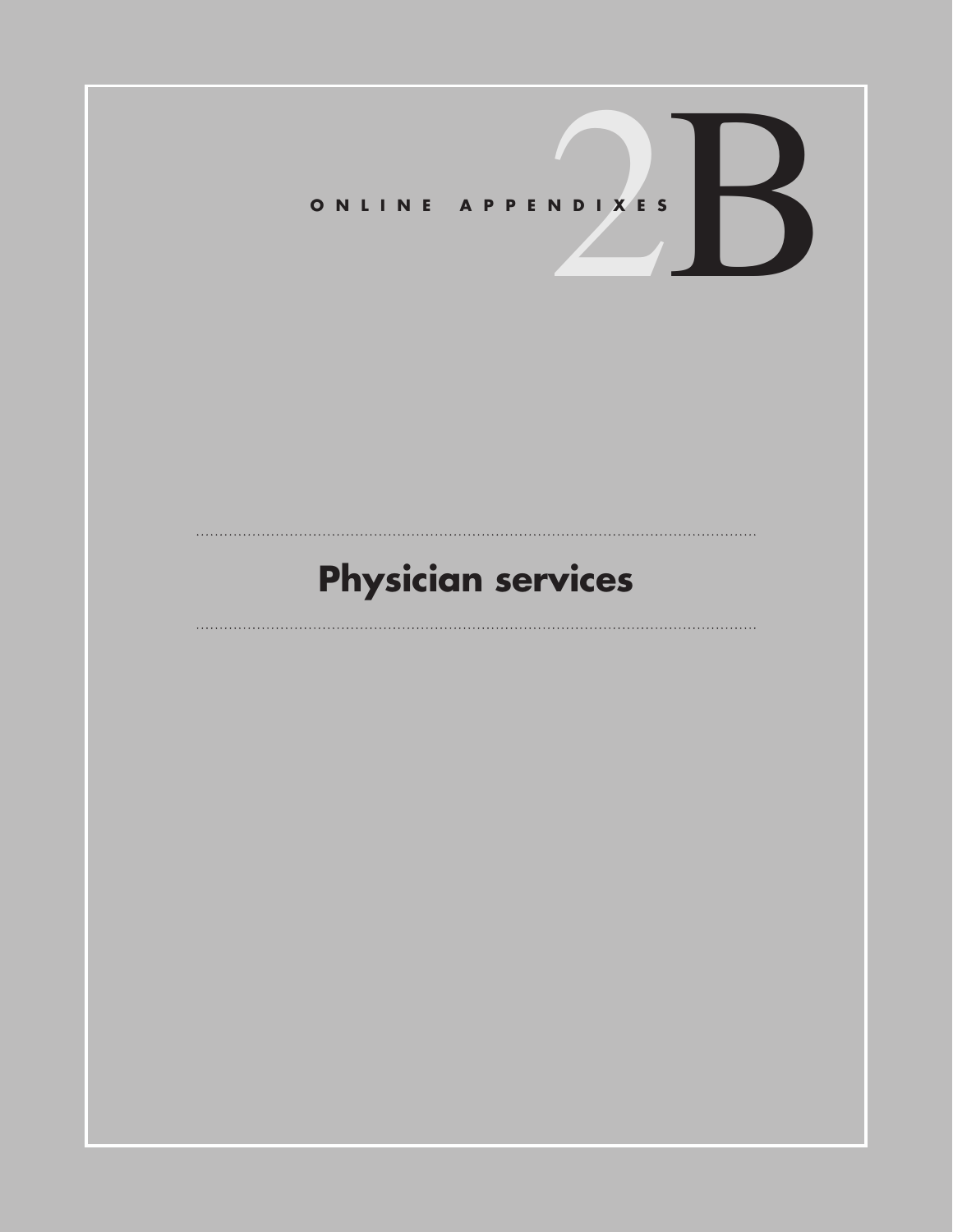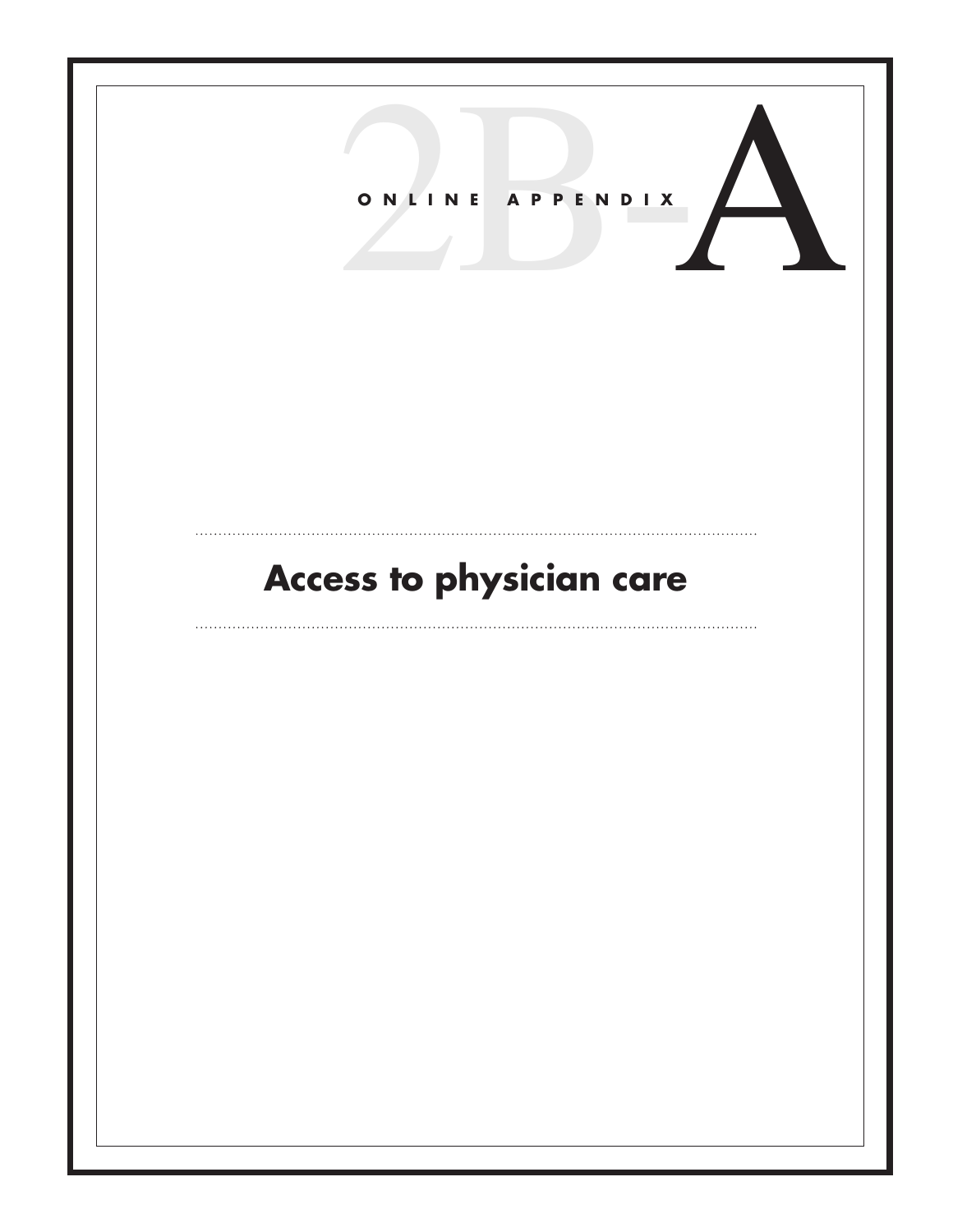#### **2B –A1 Access to physician care for Medicare beneficiaries is similar to or better than that for privately insured individuals in urban and rural areas, 2009**

|                                                                                                                                                                                                                                                        | <b>Medicare</b><br>(age 65 or older) |                      |             | <b>Private insurance</b><br>(age 50-64) |                          |                       |
|--------------------------------------------------------------------------------------------------------------------------------------------------------------------------------------------------------------------------------------------------------|--------------------------------------|----------------------|-------------|-----------------------------------------|--------------------------|-----------------------|
| <b>Survey question</b>                                                                                                                                                                                                                                 | All                                  | Urban                | Rural       | All                                     | Urban                    | Rural                 |
| Unwanted delay in getting an appointment:<br>Among those who needed an appointment, "How often<br>did you have to wait longer than you wanted to get a<br>doctor's appointment?"<br>For routine care                                                   |                                      |                      |             |                                         |                          |                       |
| Never                                                                                                                                                                                                                                                  | 77%*                                 | 76%*                 | 78%         | $71\%$ *                                | $71\%$ *                 | 74%                   |
| Sometimes                                                                                                                                                                                                                                              | $17*$                                | $17*$                | 17          | $22*$                                   | $23*$                    | 19                    |
| Usually                                                                                                                                                                                                                                                | $2*$                                 | 3                    | $2*$        | $3*$                                    | 3                        | $4*$                  |
| Always                                                                                                                                                                                                                                                 | 2                                    | $\overline{2}$       | 2           | 3                                       | 3                        | 3                     |
| For illness or injury                                                                                                                                                                                                                                  |                                      |                      |             |                                         |                          |                       |
| Never                                                                                                                                                                                                                                                  | $85*$                                | $85*$                | $85*$       | 79*                                     | 78*                      | 80*                   |
| Sometimes                                                                                                                                                                                                                                              | $11*$                                | $10*$                | 12          | $17*$                                   | $18*$                    | 15                    |
| Usually                                                                                                                                                                                                                                                | 2                                    | $\overline{2}$       | $1*$        | 2                                       | 1 <sub>1</sub>           | $3*1$                 |
| Always                                                                                                                                                                                                                                                 | $\mathbf{1}$                         | 1                    | $\mathbf 0$ | $\overline{2}$                          | 2                        | 1                     |
| Looking for a new physician: "In the past 12<br>months, have you tried to get a new primary care doctor?"<br>Yes<br>No                                                                                                                                 | 6<br>93                              | $\overline{7}$<br>93 | 6<br>94     | 8<br>92                                 | 8<br>92                  | 8<br>92               |
| Getting a new physician: Among those who tried to<br>get an appointment with a new physician, "How much of<br>a problem was it finding a primary care doctor/specialist<br>who would treat you? Was it"<br>Primary care physician                      |                                      |                      |             |                                         |                          |                       |
| No problem                                                                                                                                                                                                                                             | 78                                   | 80                   | 73          | 71                                      | 74†                      | 56†                   |
| Small problem<br>Big problem                                                                                                                                                                                                                           | 10<br>$12*$                          | 10<br>$10*$          | 8<br>18     | 8<br>$21*$                              | $\overline{7}$<br>$19*1$ | 12<br>32 <sub>1</sub> |
| <b>Specialist</b>                                                                                                                                                                                                                                      |                                      |                      |             |                                         |                          |                       |
| No problem                                                                                                                                                                                                                                             | 88                                   | 88                   | 88          | 84                                      | 85                       | 79                    |
| Small problem                                                                                                                                                                                                                                          | 7                                    | 6                    | 8           | 9                                       | 9                        | 9                     |
| Big problem                                                                                                                                                                                                                                            | 5                                    | 5                    | 4           | 7                                       | 6†                       | 12 <sub>1</sub>       |
| Not accessing a doctor for medical problems:<br>"During the past 12 months, did you have any health<br>problem or condition about which you think you should<br>have seen a doctor or other medical person, but did not?"<br>(Percent answering "Yes") | $7*$                                 | $6*$                 | 8           | $11*$                                   | $11*$                    | 10                    |
|                                                                                                                                                                                                                                                        |                                      |                      |             |                                         |                          |                       |

Note: Numbers may not sum to 100 percent due to rounding. Missing responses ("Don't Know" or "Refused") are not presented. Overall sample size for each group (Medicare and privately insured) is 4,000. Sample sizes for individual questions varied.

\* Indicates a statistically significant difference between the Medicare and privately insured samples within the same area type at a 95 percent confidence level.

† Indicates a statistically significant difference between rural and urban areas within the same insurance coverage category at a 95 percent confidence level.

Source: MedPAC-sponsored telephone survey, conducted August–October 2009.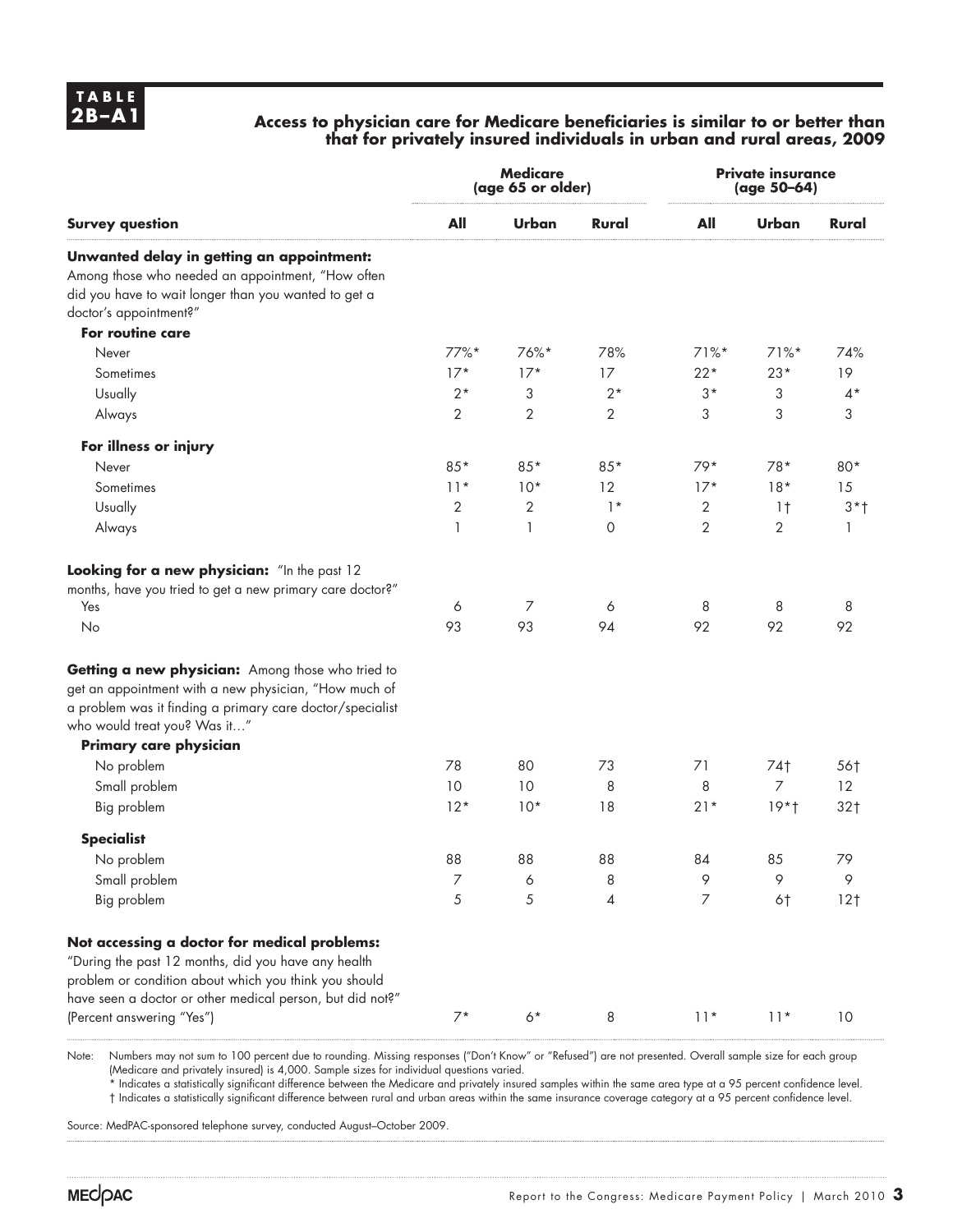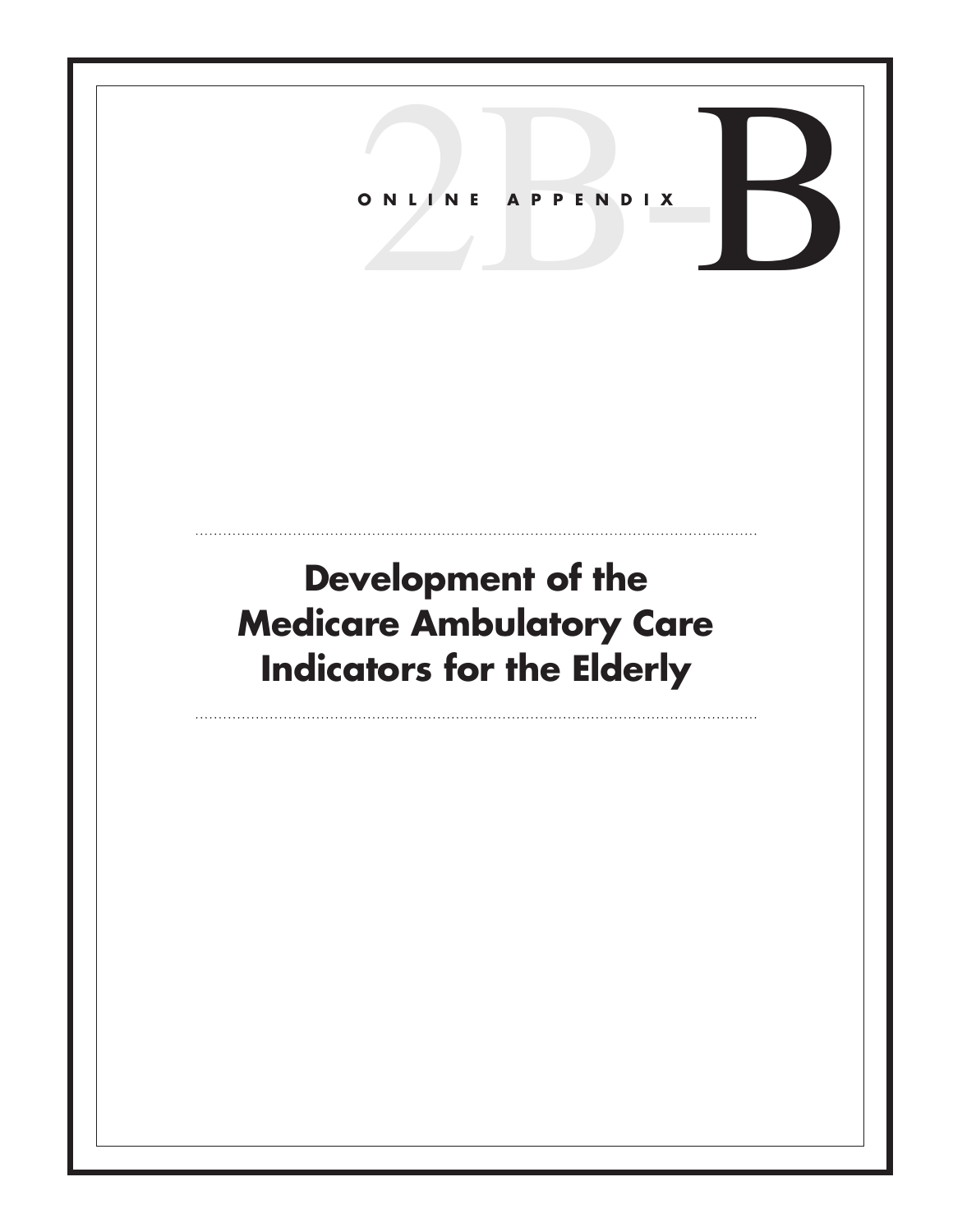The Commission developed a set of indicators to analyze ambulatory care quality through Medicare claims data. These indicators are called the Medicare Ambulatory Care Indicators for the Elderly (MACIEs). An earlier version of the indicators was initially developed in the mid-1990s by a research team at RAND that sought measures of care that were both clinically meaningful and could feasibly be analyzed from inpatient and outpatient claims data (Asch et al.  $2000$ .<sup>1</sup> In May 2004, the Commission convened an expert panel of physicians, clinicians, and researchers to review and update the original indicators to reflect current medical practice. The experts reviewed clinical evidence from existing clinical guidelines, other organizations' efforts to identify and use ambulatory indicators, and the limits of claims data. $<sup>2</sup>$ </sup>

The panel's revised set of indicators—the MACIEs—are designed to reflect basic clinical standards of care for common medical diagnoses (Westrick and Kogut 2006). The MACIEs include two types of measures: (1) the percentage of beneficiaries with a given diagnosis who received clinically necessary services for their diagnoses (32 indicators) and (2) the percentage of beneficiaries with a given diagnosis who had potentially avoidable hospitalizations directly related to their diagnoses (6 indicators).

Building off the initial work for these indicators, "clinically necessary services" are defined as routine care for which:

- the benefits of the service outweigh its risk,
- the benefits to the patient are likely and substantial, and
- • physicians have judged that not recommending the care would be inappropriate.

Asch and colleagues further describe this definition of routine necessary care in published research (Asch et al. 2000). Measures of potentially avoidable hospitalizations include use of emergency department services and inpatient hospitalizations that might have been averted had patients received better ambulatory disease management and treatment.

The MACIEs include medical conditions:

• that have a high prevalence or incidence among the elderly population,

- for which effective medical treatment is available, and
- that are readily identifiable from diagnoses coded on Medicare claims.

Under these criteria, the current MACIE analysis focuses on the following medical conditions: anemia, gastrointestinal bleeding, breast cancer, colon cancer, coronary artery disease, diabetes, congestive heart failure, depression, hypertension, chronic obstructive pulmonary disease, and stroke.

The MACIEs reflect minimum standards of acceptable care for certain diagnoses. For example, they include lipid testing for people with coronary artery disease. The MACIE indicators are not intended to show optimal care, and they cannot account for reasons why patients do not receive necessary care. Because these measures can be derived from claims data, they provide a resource-efficient method to monitor potential underuse of necessary medical services by Medicare beneficiaries. While we are using these indicators as a measure of quality, needed services may not be provided for a number of reasons, including problems accessing the health care system, failure of providers to perform or recommend services, or failure of beneficiaries to follow provider recommendations to obtain care. Additionally, there may be circumstances for which the indicated services are in fact contraindicated, such as for patients with certain comorbidities. The data analysis specifications for the MACIEs take specific steps to assign accurate diagnoses, but all claims data analyses are subject to diagnosis coding errors in the underlying claims files.<sup>3</sup>

The MACIEs data analysis requires two years of claims data for each beneficiary cohort in order to check for service use within a specified amount of time (e.g., eye exam within two-year period for diabetics). Therefore, the data set is restricted to the population of beneficiaries who were continuously in Medicare fee-for-service during the two-year study period. Consequently, beneficiaries were excluded from the data set if, during the study period, they died, were newly enrolled in Medicare, used hospice care, or were in managed care. Beneficiaries younger than age 65 were also excluded from the sample. For purposes of our physician payment update analysis, we track these quality indicators in the aggregate. Further analysis on quality and access to care could compare MACIEs for specified subpopulations, such as by geographic location, income status, or other factors. ■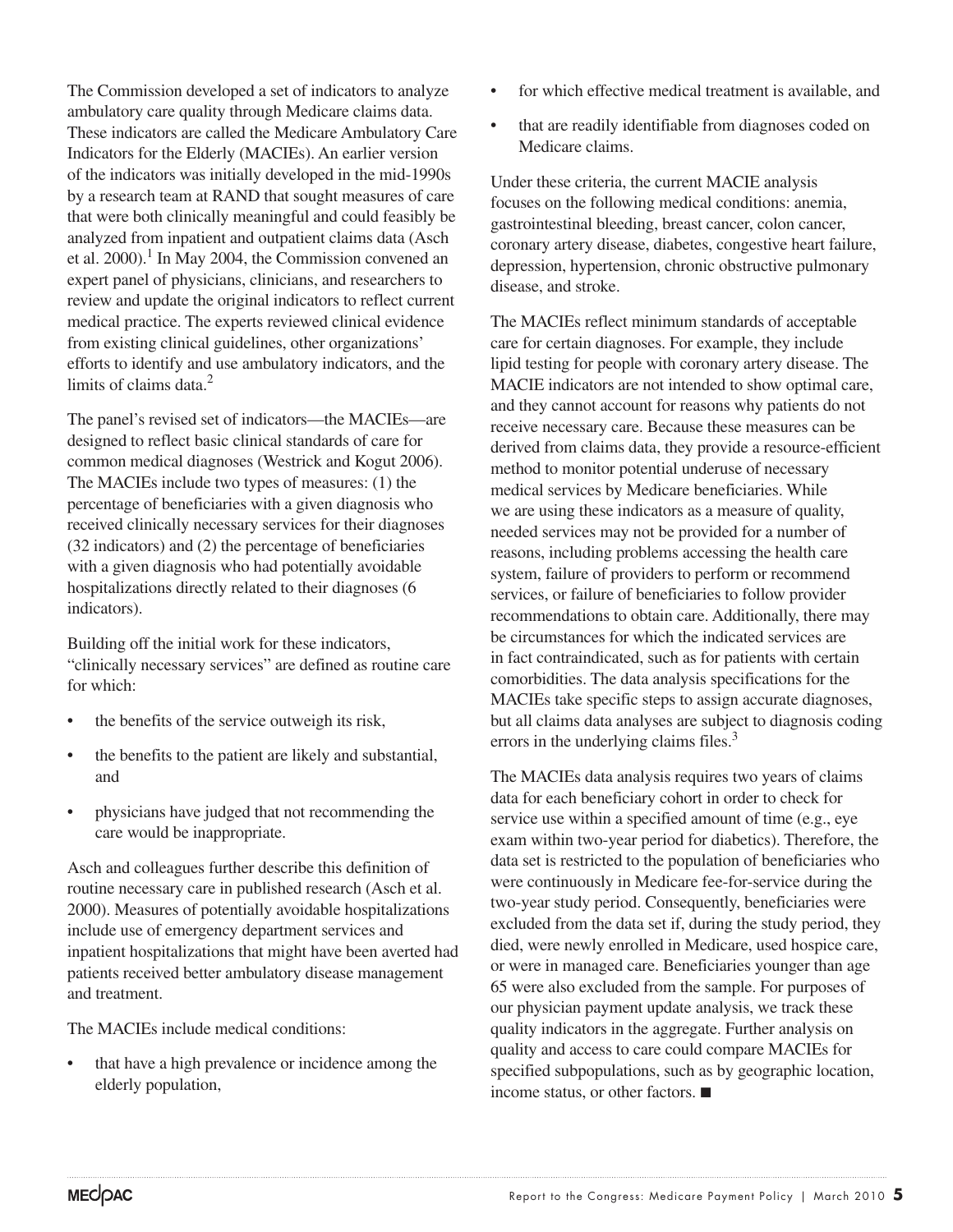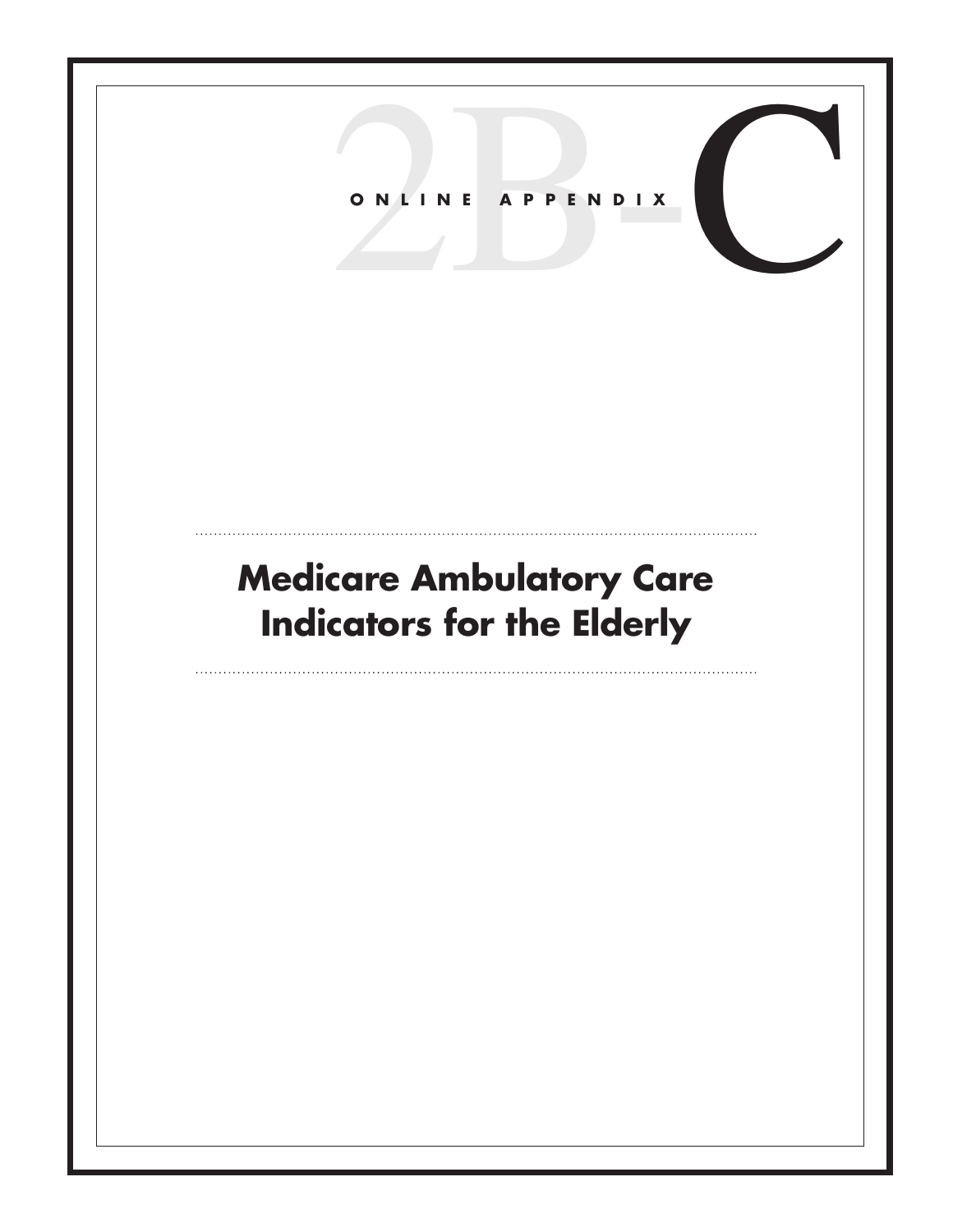|    | <b>Indicator</b>                                                                                                                                 | <b>Description</b>                                                                                                                                                                                                                                                                                                                 |
|----|--------------------------------------------------------------------------------------------------------------------------------------------------|------------------------------------------------------------------------------------------------------------------------------------------------------------------------------------------------------------------------------------------------------------------------------------------------------------------------------------|
|    | <b>Diabetes</b>                                                                                                                                  |                                                                                                                                                                                                                                                                                                                                    |
| 1. | Eye exam in diagnosis of diabetes<br>mellitus                                                                                                    | Comprehensive eye exam at least every two years (the measurement year or prior year),<br>for patients with at least 2 outpatient visits or 1 inpatient stay with diabetes mellitus<br>diagnosis code, within a calendar year.                                                                                                      |
| 2. | Hemoglobin A1c (HbA1c) testing in<br>diagnosis of diabetes mellitus                                                                              | HbA1c test at least once per year (the measurement year), in patients with at least<br>2 outpatient visits or 1 inpatient stay with diabetes mellitus diagnosis code, within a<br>calendar year.                                                                                                                                   |
| 3. | Lipid testing in diagnosis of diabetes<br>mellitus                                                                                               | Lipid profile at least every year (the measurement year), in patients with at least 2<br>outpatient visits or 1 inpatient stay with diabetes mellitus diagnosis code, within a<br>calendar year.                                                                                                                                   |
| 4. | Clinical assessment in diagnosis of<br>diabetes mellitus                                                                                         | Two outpatient visits (with or without diagnosis code for diabetes mellitus) during the<br>measurement year, in patients identified as having diabetes mellitus (defined as patients<br>with at least 2 outpatient visits or 1 inpatient stay with diabetes mellitus diagnosis code) in<br>the year prior to the measurement year. |
| 5. | Follow-up after hospitalization for<br>diabetes mellitus                                                                                         | At least 1 ambulatory, nonemergent visit (with or without diagnosis code for diabetes<br>mellitus) within 4 weeks following discharge of patients hospitalized for diabetes mellitus.                                                                                                                                              |
| 6. | Hospital admissions for serious short-term<br>complications of diabetes mellitus<br>(Potentially avoidable hospitalizations<br><i>indicator)</i> | Hospital admissions for diabetic, hyperosmolar, or ketotic coma and admissions for<br>uncontrolled diabetes mellitus among patients with at least 2 outpatient visits or 1<br>inpatient stay with diabetes mellitus diagnosis code within a calendar year.                                                                         |
| 7. | Hospital admissions for serious long-term<br>complications of diabetes mellitus<br>(Potentially avoidable hospitalizations<br>indicator)         | Hospital admissions for renal, ophthalmologic, neurologic, and circulatory complications<br>of diabetes mellitus, and nontraumatic lower extremity amputation, among patients with<br>at least 2 outpatient visits or 1 inpatient stay with diabetes mellitus diagnosis code within<br>a calendar year.                            |
|    | <b>Coronary artery disease</b>                                                                                                                   |                                                                                                                                                                                                                                                                                                                                    |
| 8. | Lipid testing in diagnosis of coronary<br>artery disease (CAD)                                                                                   | Lipid profile testing at least every year (the measurement year) in patients with at least 2<br>outpatient visits or 1 inpatient stay with CAD diagnosis codes within a calendar year.                                                                                                                                             |
| 9. | Follow-up after hospitalization for acute<br>myocardial infarction (AMI)                                                                         | At least 1 outpatient, nonemergent visit within 4 weeks following discharge of patients<br>hospitalized for AMI.                                                                                                                                                                                                                   |
|    | 10. Clinical assessment in diagnosis of CAD                                                                                                      | Two outpatient visits during the measurement year for patients identified as having CAD<br>(those with at least 2 outpatient visits or 2 inpatient stays with a CAD diagnosis code) in<br>the year prior to the measurement year.                                                                                                  |
|    | 11. Emergency department (ED) use for<br>unstable angina<br>(Potentially avoidable ED utilization<br>indicator)                                  | Three or more emergency department visits for CAD, unassociated with admission, for<br>patients identified with CAD (those with at least 2 outpatient visits or 1 inpatient stay with<br>a CAD diagnosis code) in the measurement year.                                                                                            |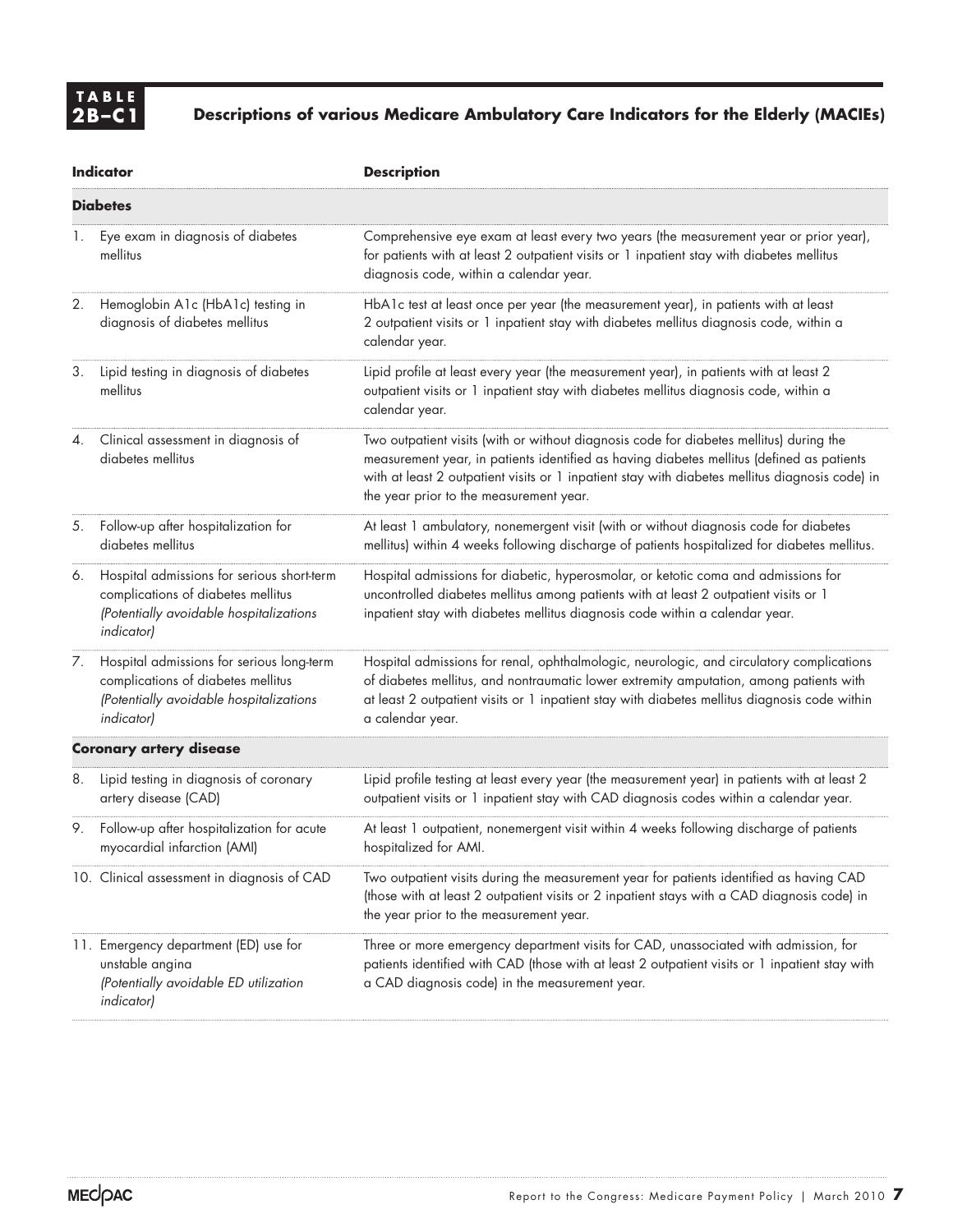| Indicator                                                                                                          | <b>Description</b>                                                                                                                                                                                                                                                                           |
|--------------------------------------------------------------------------------------------------------------------|----------------------------------------------------------------------------------------------------------------------------------------------------------------------------------------------------------------------------------------------------------------------------------------------|
| Stroke, transient ischemia, atrial fibrillation, hypertension                                                      |                                                                                                                                                                                                                                                                                              |
| 12. Carotid imaging at initial diagnosis of<br>carotid artery stroke                                               | Carotid angiogram or noninvasive carotid imaging procedure within 2 weeks of initial<br>diagnosis in patients hospitalized for carotid artery stroke.                                                                                                                                        |
| 13. Carotid imaging in carotid<br>endarterectomy (CEA)                                                             | Carotid imaging to CEA interval of less than 2 months in patients with a hospitalization<br>for stroke or transient ischemic attack (TIA) as a primary diagnosis prior to the CEA.                                                                                                           |
| 14. Follow-up after hospitalization for stroke<br>or TIA                                                           | At least 1 outpatient, nonemergent visit (with or without diagnosis code for stroke or TIA)<br>within 4 weeks following discharge of patients hospitalized for stroke or TIA.                                                                                                                |
| 15. Clinical assessment for history of stroke or<br>TIA                                                            | Two outpatient visits (with or without diagnosis code for stroke or TIA) during the<br>measurement year, in patients identified as having stroke or TIA (with 2 outpatient visits or<br>inpatient stays with diagnosis code for stroke or TIA) in the year prior to the measurement<br>year. |
| 16. Hospital admissions for hypertension<br>(Potentially avoidable hospitalizations<br>indicator)                  | At least 1 hospitalization with hypertension as the primary diagnosis, in patients with 2<br>or more outpatient visits or 1 inpatient stay with a diagnosis code for hypertension in the<br>measurement year.                                                                                |
| <b>Heart failure</b>                                                                                               |                                                                                                                                                                                                                                                                                              |
| 17. Left ventricular ejection fraction (LVEF)<br>assessment in diagnosis of heart failure:<br>At initial diagnosis | Diagnostic ultrasound, radionuclide ventriculography (RVG), or left ventriculogram within<br>3 months before or after initial diagnosis of heart failure. Initial diagnosis defined by 1<br>year look-back period free of diagnosis codes for heart failure.                                 |
| 18. LVEF assessment in diagnosis of heart<br>failure: Associated with hospitalization                              | Diagnostic ultrasound, RVG, or left ventriculogram within 3 months before or after<br>hospitalization for heart failure.                                                                                                                                                                     |
| 19. Laboratory testing in heart failure                                                                            | Laboratory tests to measure electrolytes and renal function during the measurement year,<br>in patients with 2 outpatient visits or 1 inpatient stay with heart failure diagnosis codes<br>within the previous calendar year.                                                                |
| 20. Electrocardiogram (EKG) after initial<br>diagnosis of heart failure                                            | EKG within 1 month before or 3 months after initial diagnosis of heart failure. Initial<br>diagnosis requires 12-month look-back period free of heart failure diagnosis codes.                                                                                                               |
| 21. Chest X-ray (CXR) after initial diagnosis of<br>heart failure                                                  | CXR within 1 month before or 3 months after initial diagnosis of heart failure. Initial<br>diagnosis requires 12-month look-back period free of heart failure diagnosis codes.                                                                                                               |
| 22. Follow-up after hospitalization for heart<br>failure                                                           | At least 1 ambulatory, nonemergent visit (with or without diagnosis code for heart failure)<br>within 4 weeks following discharge of patients hospitalized for heart failure.                                                                                                                |

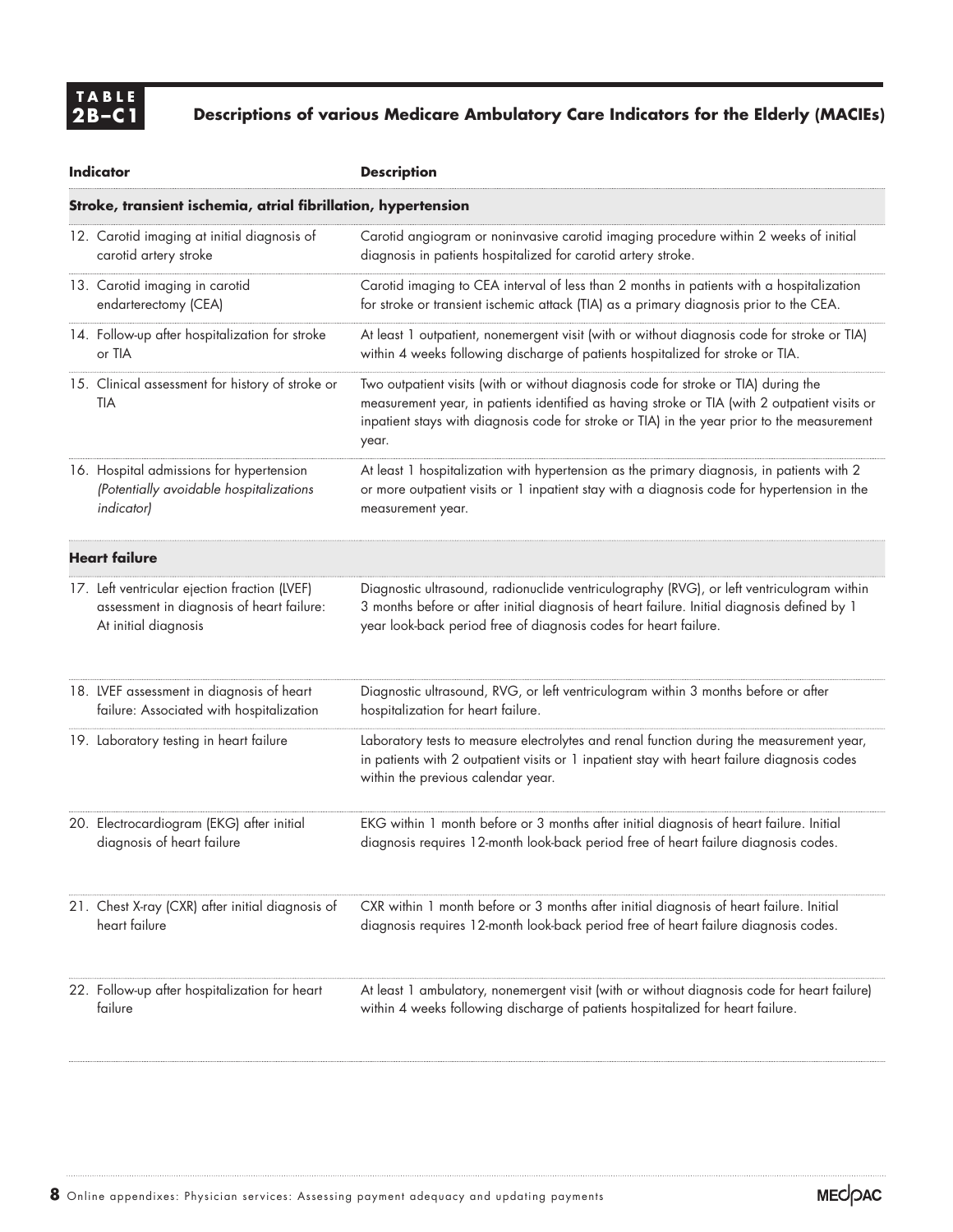| <b>Indicator</b>                                                                                   | <b>Description</b>                                                                                                                                                                                                                                                                                                                            |
|----------------------------------------------------------------------------------------------------|-----------------------------------------------------------------------------------------------------------------------------------------------------------------------------------------------------------------------------------------------------------------------------------------------------------------------------------------------|
| 23. Clinical assessment in heart failure                                                           | At least 2 outpatient visits (with or without diagnosis code for heart failure) during the<br>measurement year in patients identified as having heart failure (with 2 outpatient visits or<br>1 inpatient stay with heart failure diagnosis code) in the year prior to the measurement<br>year.                                               |
| 24. Hospital admissions for heart failure<br>(Potentially avoidable hospitalizations<br>indicator) | Hospital admissions for heart failure in the measurement year among patients with 2<br>outpatient visits or 1 inpatient stay with heart failure diagnosis code in the year prior to<br>the measurement year.                                                                                                                                  |
| Cancer                                                                                             |                                                                                                                                                                                                                                                                                                                                               |
| 25. Breast cancer screening                                                                        | Mammogram every 2 years in female patients age 65-74.                                                                                                                                                                                                                                                                                         |
| 26. Biopsy to therapy interval in diagnosis of<br>breast cancer                                    | Breast biopsy to definitive therapy (surgical, radiation, chemotherapy) interval less than<br>3 months in patients diagnosed with breast cancer (at least 1 outpatient visit or inpatient<br>stay with breast cancer diagnosis code) and eventual definitive therapy.                                                                         |
| 27. Chest X-ray at initial diagnosis of breast<br>cancer                                           | CXR within 3 months before or 3 months after initial diagnosis of breast cancer.<br>Index diagnosis of breast cancer must occur 3 months or longer before the end of the<br>measurement year. Index diagnosis of breast cancer must be preceded by at least 12<br>months free of breast cancer diagnosis codes.                               |
| 28. Breast imaging at initial diagnosis of<br>breast cancer                                        | Mammogram or other breast imaging within 3 months before or 3 months after initial<br>diagnosis of breast cancer. Index diagnosis of breast cancer must occur 3 months or<br>longer before the end of the measurement year. Index diagnosis of breast cancer must be<br>preceded by at least 12 months without breast cancer diagnosis codes. |
| 29. Mammography surveillance in diagnosis<br>of breast cancer                                      | At least 1 mammogram (inpatient or outpatient) within a 12-month period that includes<br>inpatient stay or outpatient visit with diagnosis of breast cancer.                                                                                                                                                                                  |
| 30. Colonoscopic surveillance after diagnosis<br>of colorectal cancer                              | At least 1 inpatient stay or outpatient visit coded for colonoscopy within 12 months of<br>inpatient stay coded for resection of colorectal cancer.                                                                                                                                                                                           |
| 31. Gastrointestinal (GI) tract work-up after<br>initial diagnosis of iron-deficiency anemia       | Colonoscopy or barium enema within 1 month before or 3 months after initial diagnosis<br>of iron-deficiency anemia. The index diagnosis of iron-deficiency anemia must be<br>preceded by a 12-month period free of the iron-deficiency anemia diagnosis.                                                                                      |
| Anemia and gastrointestinal bleeding                                                               |                                                                                                                                                                                                                                                                                                                                               |
| 32. Follow-up visit after hospitalization for GI<br>bleed                                          | At least 1 visit (with or without diagnosis code for GI bleed) within 4 weeks following<br>discharge of patients hospitalized for GI bleed.                                                                                                                                                                                                   |
| 33. Follow-up visit after initial diagnosis of GI<br>bleeding                                      | At least 1 outpatient visit or inpatient stay, with or without diagnosis code for GI bleed,<br>within 4 weeks following initial diagnosis of GI bleed (outpatient only). Index diagnosis of<br>GI bleed must be preceded by a 12-month period free of diagnosis of GI bleed.                                                                  |
| 34. Follow-up lab test after hospitalization for<br>GI bleeding                                    | At least 1 hemoglobin or hematocrit test within 4 weeks following discharge of patients<br>hospitalized for primary diagnosis of GI bleed.                                                                                                                                                                                                    |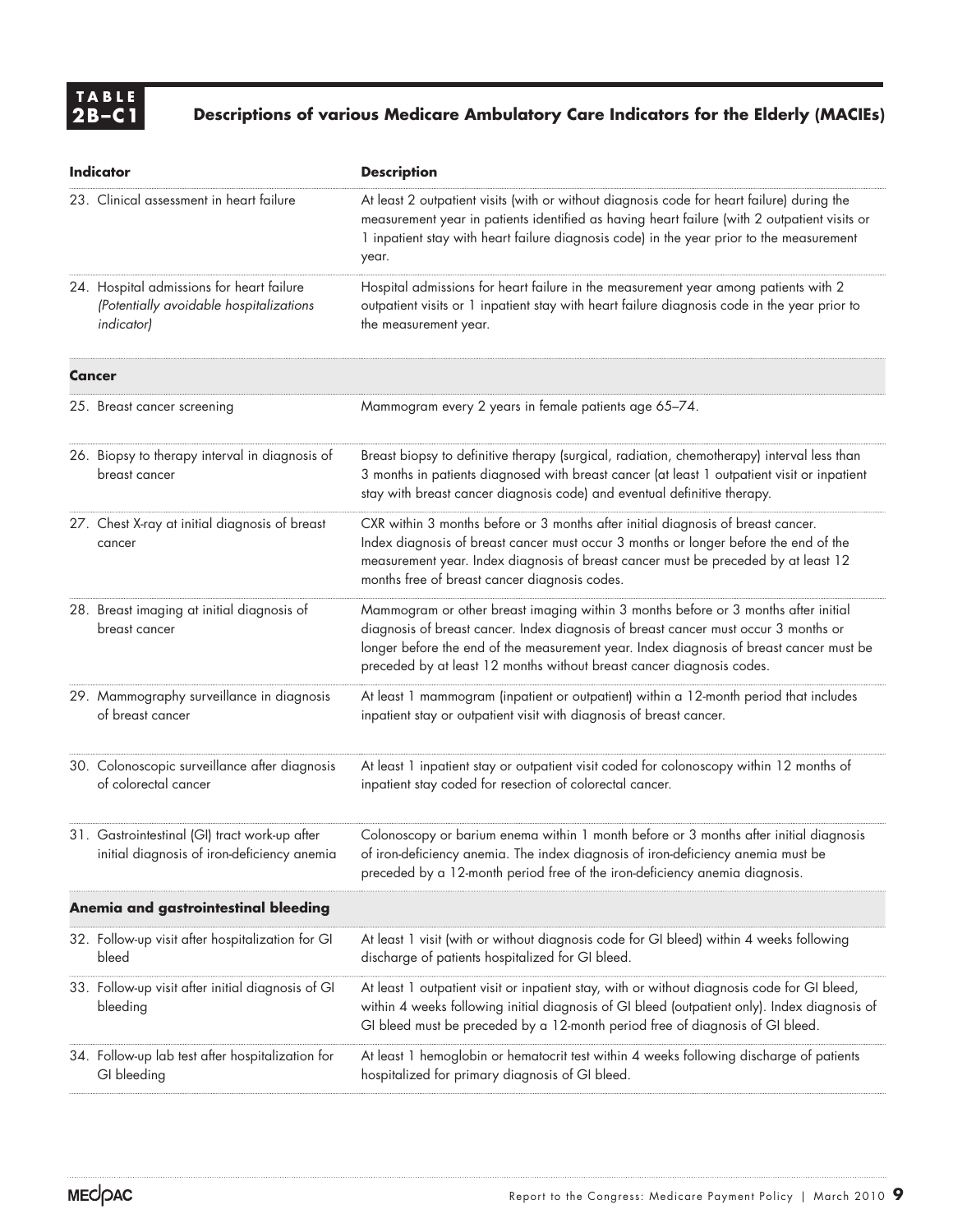| Indicator                                                                                                                                              | <b>Description</b>                                                                                                                                                                                                                                                                                 |
|--------------------------------------------------------------------------------------------------------------------------------------------------------|----------------------------------------------------------------------------------------------------------------------------------------------------------------------------------------------------------------------------------------------------------------------------------------------------|
| 35. Follow-up lab test after initial diagnosis of<br>anemia                                                                                            | Hemoglobin or hematocrit test within 1 to 6 months after an initial diagnosis of anemia.<br>Index diagnosis of anemia must be preceded by at least 12 months free of anemia<br>diagnosis codes.                                                                                                    |
| Chronic obstructive pulmonary disease                                                                                                                  |                                                                                                                                                                                                                                                                                                    |
| 36. Clinical assessment in diagnosis of<br>chronic obstructive pulmonary disease<br>(COPD) or asthma                                                   | At least 2 outpatient visits (with or without diagnosis code for COPD or asthma) during<br>the measurement year, in patients identified as having COPD or asthma (at least 2<br>outpatient visits or inpatient stays with diagnosis of COPD or asthma) in the year before<br>the measurement year. |
| 37. Hospital admissions for respiratory<br>diagnosis in diagnosis of COPD or<br>asthma<br>(Potentially avoidable hospitalizations<br><i>indicator)</i> | Hospital admissions for respiratory diagnoses among patients with COPD, including<br>asthma (defined as patients with at least 2 outpatient visits or inpatient stays with<br>diagnosis code for COPD or asthma), in the measurement year.                                                         |
| <b>Depression</b>                                                                                                                                      |                                                                                                                                                                                                                                                                                                    |
| 38. Follow-up after hospitalization for<br>depression                                                                                                  | At least 1 outpatient visit (with or without diagnosis code for depression) within 2 weeks<br>following discharge of patients hospitalized for depression.                                                                                                                                         |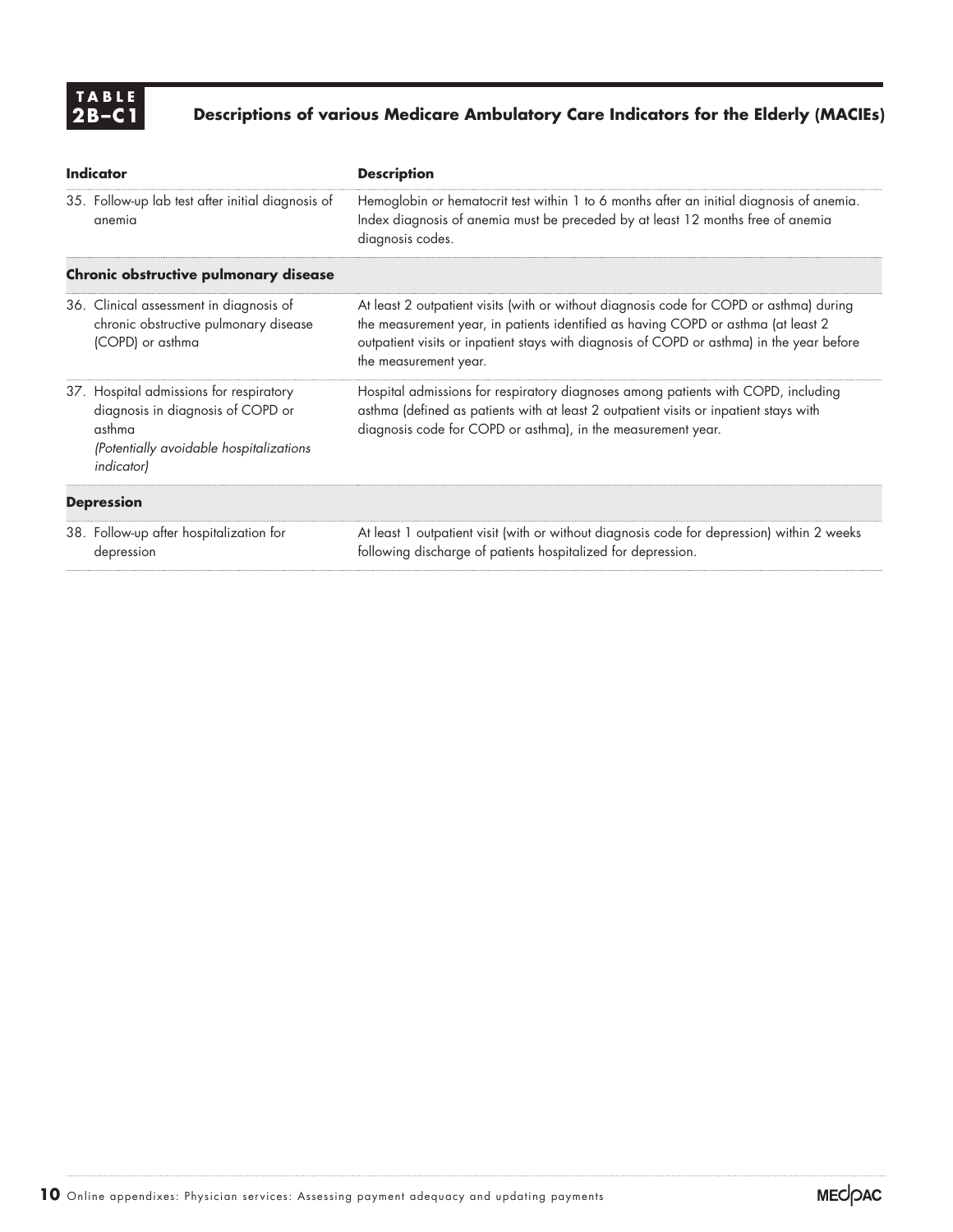## **Endnotes**

- 1 MACIEs were formerly called Access to Care for the Elderly Project (ACE–PRO) indicators.
- 2 Sources of guidelines included: the National Guidelines Clearinghouse, the American Heart Association U.S. Preventive Services Task Force, the American Diabetes Association, the Institute of Clinical Systems Improvement (ICSI), the National Cholesterol Education Program's Third Adult Treatment Panel, and the National Cancer Institute. In addition to the original ACE–PRO indicators, measures for consideration in the selected conditions/topics were identified from the following sources: the National Quality Measures Clearinghouse, the Physician Consortium for Performance

Improvement, the National Health Quality Report, the Veterans Administration, National Committee for Quality Assurance, National Diabetes Quality Improvement Alliance, ICSI, CMS, the Agency for Healthcare Research and Quality, and the Script Project.

3 To assign the most accurate diagnosis possible, the MACIE analysis often requires that the specified diagnosis be on at least two physician or outpatient claims or on one inpatient claim. The use of two codes within a year increases positive predictive value and decreases the false positives likely associated with testing for a condition.